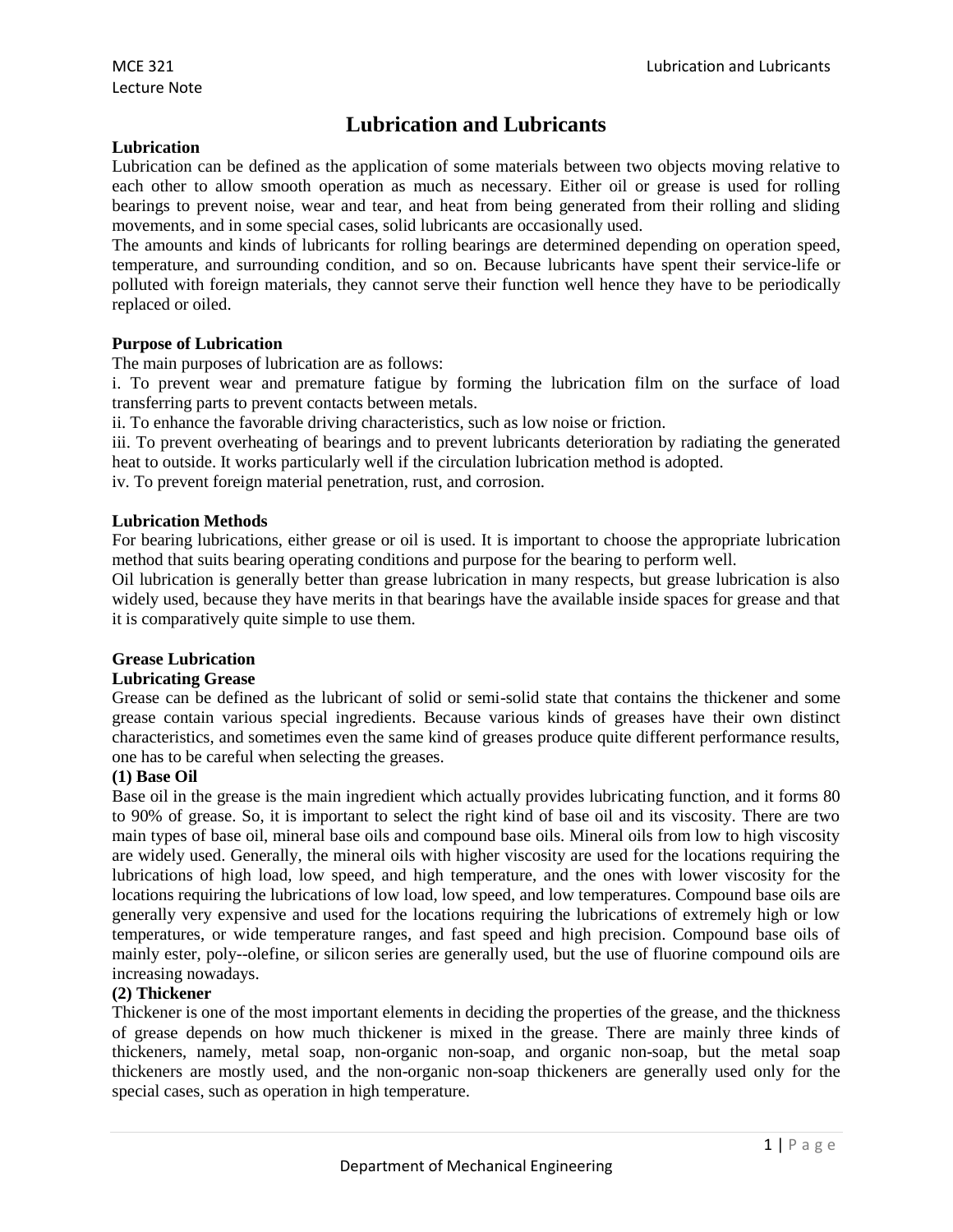# Lecture Note

Generally speaking, the grease with high dropping point can be used in high temperatures, and the waterresistance of grease depends on that of thickener. Also for the bearings that come in contact with water or are operated under the high humidity level, the Na soap grease or the grease that contains Na soap cannot be used, because they deteriorate quickly when in contact with the water or moisture.

# **(3) Additives**

Various kinds of additives are used to enhance the grease performance and to meet the customers' demands for different functions. These additives enhance the physical or chemical properties of grease, and/or minimize the wear, corrosion, or rust to the lubricated metals. There are various kinds of additives used for prevention of oxidization, wear and tear, or rust. The appropriate grease containing right kind of additives to the applied location has to be used.

# **(4) Worked Penetration**

Worked penetration is used to represent the hardness of grease, and it is shown as the penetrated depth(1/10mm) to grease by the pendulum of specified weight, and the greater the value is, the softer the grease is.

# **Polymer Grease**

Polymer grease of hardened lubricant mixed with polyamid is generally used, and it allows to supply the grease for a long period. It is widely used for the bearings to which the strong centrifugal force is applied, such as the ones in wire stranding machines or compressors, or to which leaking and pollution to the environment or insufficient lubrication is easy to happen.

# **Life Span of Grease**

The life span of grease is a period from the start of bearing operation to bearing failure due to its insufficient lubricating action. The life span of grease with 10% of bearing failure possibility is denoted by F10. The F10 Life Span Curves can be obtained by laboratory experiments set up close to the real operation situations. In most cases, because users do not know the values of F10, the lubrication interval, tf, is recommended as the minimum value for the life span of the standard grease. Refilling interval is set considerably shorter than the lubrication interval, so as to provide stability. Reliability can be increased sufficiently even for the greases barely meeting the minimum requirements, if lubricated in accordance to specification.

# **Oil Lubrication**

# **Lubricants**

Lubricants can be largely divided into two groups, namely mineral oil base lubricants and synthetic lubricants.

When selecting a lubricant, its viscosity is one of the most important factors to be considered. If its viscosity is too low at its operating temperature, oil film cannot be sufficiently formed, causing abrasion and/or burning-and-sticking. And, if it is too high, its viscosity resistance becomes higher, causing temperature/friction rise and subsequent abnormal power loss. In general, lubricants with low viscosity are used when it runs at high speed and low load, and ones with high viscosity when at low speed and high load. Lubricants should be selected in accordance with viscosity specified by ISO, and its viscosity index can be used conveniently for references. Although it depends on viscosity indices, its viscosity gets reduced by half whenever the temperature of lubricant increases by 10.

# **Oil Lubrication Methods**

# (1) Oil Sump Lubrication

It is the most generally used lubrication method, especially for low or medium speed operations. Oil surface should be, in principle, placed at the center of lowest rolling element, and it is better to be able to confirm the location of oil surface by using the oil gauge.

# (2) Drip Feed Lubrication

This method is widely used for small bearings that operate at a relatively high speed, and oil supply is controlled by adjusting the volume of oil drip.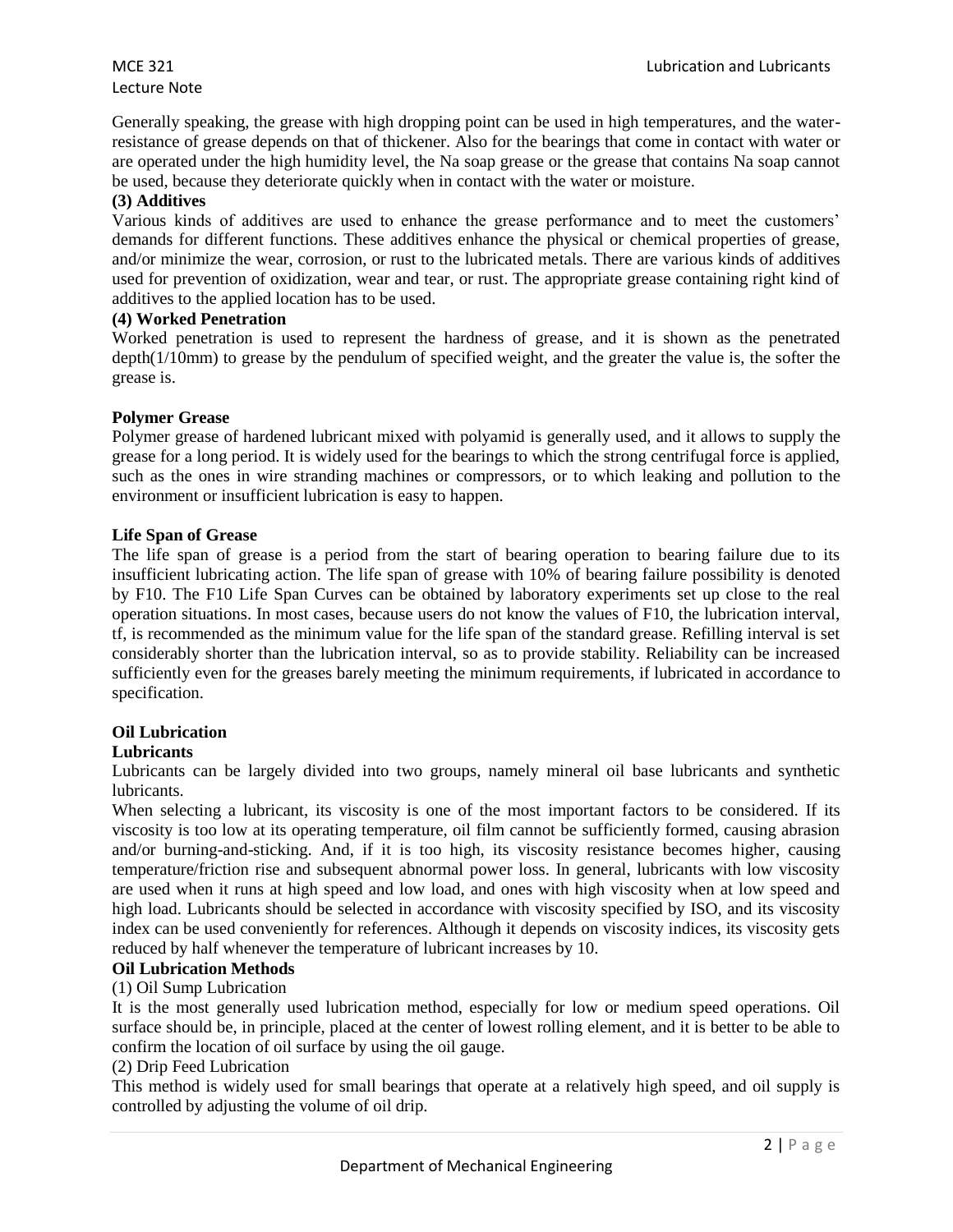#### (3) Throwaway Lubrication

This is a method that utilizes gear or circulation ring to supply oil to bearings. It is widely used for automotive transmissions or gears.

(4) Circulation Lubrication

It is widely used when it is necessary to cool the bearing parts that revolve at a high speed or that with high surrounding temperature. Oil is fed through feed pipe and recovered through recovery pipe, which is cooled down and re-fed again. The diameter of recovery pipe should be bigger than that of feed pipe, so as to prevent back pressure from occurring to the oil inside a bearing.

(5) Jet lubrication

It is widely used for high speed revolution bearings and oil is jet-sprayed through one or several nozzles under constant pressure into the inside of a bearing. In general, jet stream speed should be faster than 1/5 of circumferential speed of inner ring outer surface because air wall formed by surrounding air revolving with bearing tends to weaken the jet stream. Provided that total volume of lubricant is same, the more the number of nozzles are, the smoother and the greater the cooling effect is.

(6) Spray Lubrication

Spray lubrication is a method that vaporizes the lubricant by blowing in the air to be sprayed into bearing. It has following merits.

- Due to small volume of lubricant required, its churning resistance gets smaller, which in return makes it suitable for high speed revolution bearings.

- Because it minimizes volume of discharged lubricant, the pollution to the equipment can be also kept to the minimum.

- Because fresh lubricant is fed all the time, bearing life can be extended. Therefore, it is widely used for various machining.

#### **Lubricants**

In all types of machines, the surfaces of moving or sliding or rolling parts rub against each other. Due to the mutual rubbing of one part against another, a resistance is offered to their movement. This resistance is known as friction. It causes a lot of wear and tear of surfaces of moving parts. Any substance introduced between two moving/sliding surfaces with a view to reduce the friction (or frictional resistance) between them, is known as a lubricants. The main purpose of a lubricant is to keep the moving/sliding surfaces apart, so that friction and consequent destruction of material is minimized. The process of reducing friction between moving/sliding surfaces, by the introduction of lubricants in between them, is called lubrication.

# **Function of Lubricants**:

(1) It reduces wear and tear of the surfaces by avoiding direct metal to metal contact between the rubbing surfaces, i.e. by introducing lubricants between the two surfaces

(2) It reduces expansion of metal due to frictional heat and destruction of material

- (3) It acts as coolant of metal due to heat transfer media
- (4) It avoids unsmooth relative motion
- (5) It reduces maintenance cost
- (6) It also reduces power loss in internal combustion engines

**Mechanism of Lubrication**: The phenomenon of lubrication can be explained with the help of the following mechanism; (a) Thick-Film lubrication (Fluid-Film or hydrodynamic lubrication) (b) Thin Film lubrication (Boundary lubrication) and (c) Extreme Pressure lubrication

(a) Thick-Film lubrication:

In this, moving/sliding surfaces are separated from each other by a thick film of fluid, so that direct surface to surface contact and welding of junctions rarely occurs. The lubricant film covers/fills the irregularities of moving/sliding surfaces and forms a thick layer between them, so that there is no direct contact between the material surfaces. This consequently reduces friction. The lubricant chosen should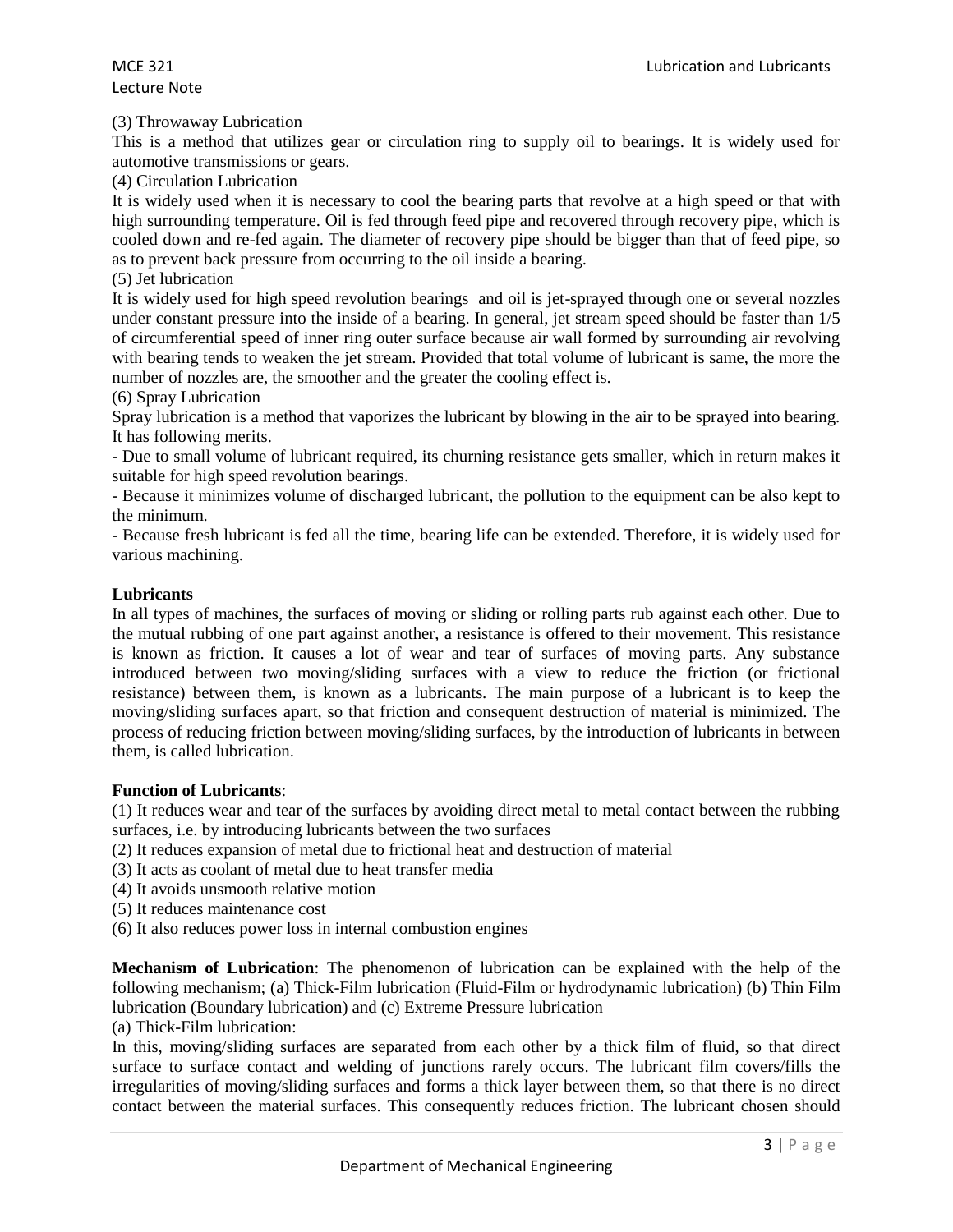# Lecture Note

have the minimum viscosity (to reduce the internal resistance between the particles of the lubricant) under working conditions and at the same time, it should remain in place and separate the surfaces. Hydrocarbon oils (mineral oils which are lower molecular weight hydrocarbons with about 12 to 50 carbon atoms) are considered to be satisfactory lubricants for thick-film lubrication. In order to maintain the viscosity of the oil in all seasons of year, ordinary hydrocarbon lubricants are blended with selected long chain polymers.

# (b) Thin Film lubrication:

This type of lubrication is preferred where a continuous film of lubricant cannot persist. In such cases, the clearance space between the moving/sliding surfaces is lubricated by such a material which can get adsorbed on both the metallic surfaces by either physical or chemical forces. This adsorbed film helps to keep the metal surfaces away from each other at least up to the height of the peaks present on the surface.

Vegetable and animal oils and their soaps can be used in this type of lubrication because they can get either physically adsorbed or chemically react in to the metal surface to form a thin film of metallic soap which can act as lubricant. Although these oils have good oiliness, they suffer from the disadvantage that they will break down at high temperatures. On the other hand, mineral oils are thermally stable and the addition of vegetable/animal oils to mineral oils, their oiliness can also be brought up. Graphite and molybdenum disulphide are also suitable for thin film lubrication.

(c) Extreme Pressure lubrication:

When the moving/sliding surfaces are under very high pressure and speed, a high local temperature is attained under such conditions, liquid lubricants fail to stick and may decompose and even vaporize. To meet these extreme pressure conditions, special additives are added to minerals oils. These are called extreme pressure additives. These additives form more durable films (capable of withstanding very high loads and high temperatures) on metal surfaces. Important additives are organic compounds having active radicals or groups such as chlorine (as in chlorinated esters), sulphur (as in sulphurized oils) or phosphorus (as in tricresylphosphate). These compounds react with metallic surfaces, at existing high temperatures, to form metallic chlorides, sulphides or phosphides.

# **Classification of Lubricants:**

Lubricants are classified on the basis of their physical state, as follows;

(a) Liquid lubricants or Lubricating Oils, (b) Semi-solid lubricants or Greases and

(c) Solid lubricants.

(a) Liquid lubricants or Lubricating oils: Lubricating oils also known as liquid lubricants and further classified into three categories; (i) Animal and Vegetables oils, (ii) Mineral or Petroleum oils and (iii) blended oils.

Characteristic of good lubricating oils: (1) high boiling point, (2) low freezing point, (3) adequate viscosity for proper functioning in service, (4) high resistance to oxidation and heat, (5) non-corrosive properties and (6) stability to decomposition at the operating temperatures.

(i) Animal and Vegetables oils: Animal oils are extracted from the crude fat and vegetables oils such as cotton seed oil and caster oils. These oils possess good oiliness and hence they can stick on metal surfaces effectively even under elevated temperatures and heavy loads. But they suffer from the disadvantages that they are costly, undergo easy oxidation to give gummy products and hydrolyze easily on contact with moist air or water. Hence they are only rarely used these days for lubrication. But they are still used as blending agents in petroleum based lubricants to get improved oiliness.

(ii) Mineral or Petroleum oils: These are basically lower molecular weight hydrocarbons with about 12 to 50 carbon atoms. As they are cheap, available in abundance and stable under service conditions, hence they are widely used. But the oiliness of mineral oils is less, so the addition of higher molecular weight compounds like oleic acid and stearic acid increases the oiliness of mineral oil.

(iii) Blended oils: No single oil possesses all the properties required for a good lubricant and hence addition of proper additives is essential to make them perform well. Such additives added lubricating oils are called blended oils. Examples: The addition of higher molecular weight compounds like oleic acid,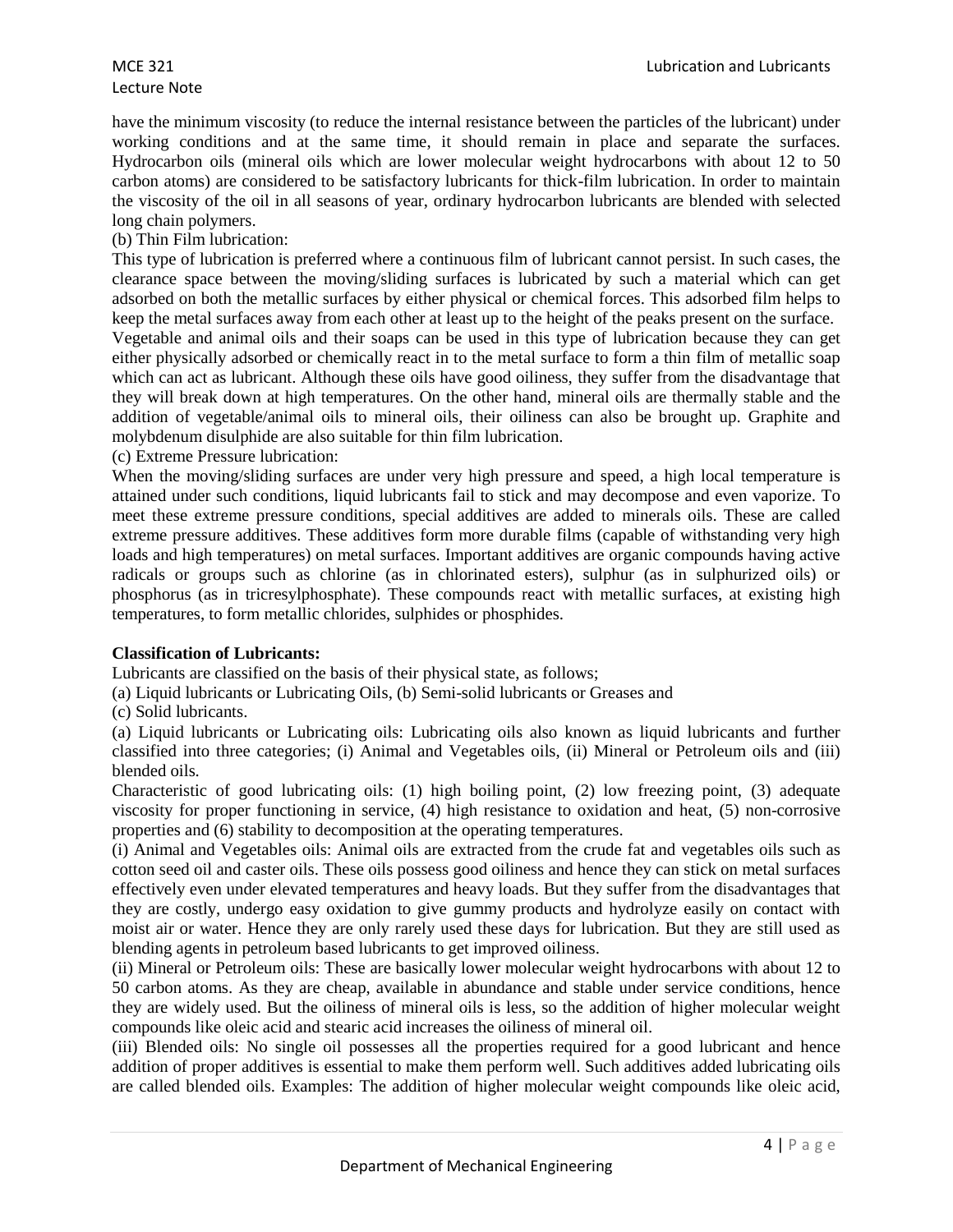# Lecture Note

stearic acid, palmetic acid, etc or vegetables oil like coconut oil, castor oil, etc increases the oiliness of mineral oil.

(b) Semi-solid Lubricants or Grease: A semi-solid lubricant obtained by combining lubricating oil with thickening agents is termed as grease. Lubricating oil is the principal component and it can be either petroleum oil or a synthetic hydrocarbon of low to high viscosity. The thickeners consist primarily of special soaps of Li, Na, Ca, Ba, Al, etc. Non-soap thickeners include carbon black, silica gel, polyureas and other synthetic polymers, clays, etc. Grease can support much heavier load at lower speed. Internal resistance of grease is much higher than that of lubricating oils; therefore it is better to use oil instead of grease. Compared to lubricating oils, grease cannot effectively dissipate heat from the bearings, so work at relatively lower temperature.

(c) Solid lubricants: They are preferred where (1) the operating conditions are such that a lubricating film cannot be secured by the use of lubricating oils or grease (2) contamination (by the entry of dust particles) of lubricating oils or grease is unacceptable (3) the operating temperature or load is too high, even for grease to remain in position and (4) combustible lubricants must be avoided. They are used either in the dry powder form or with binders to make them stick firmly to the metal surfaces while in use. They are available as dispersions in nonvolatile carriers like soaps, fats, waxes, etc and as soft metal films. The most common solid lubricants are graphite, molybdenum disulphide, tungsten disulphide and zinc oxide. They can withstand temperature up to 650° C and can be applied in continuously operating situations. They are also used as additives to mineral oils and greases in order to increase the load carrying capacity of the lubricant. Other solid lubricants in use are soapstone (talc) and mica.

Graphite: It is the most widely used of all the solid lubricants and can be used either in the powdered form or in suspension. It is soapy to touch; non-inflammable and stable up to a temperature of 375° C. Graphite has a flat plate like structure and the layers of graphite sheets are arranged one above the other and held together by weak Vander Waal's forces. These parallel layers which can easily slide one over other make graphite an effective lubricant. Also the layer of graphite has a tendency to absorb oil and to be wetted of it.

Molybdenum Disulphide: It has a sandwich- like structure with a layer of molybdenum atoms in between two layers of sulphur atoms. Poor inter-laminar attraction helps these layers to slide over one another easily. It is stable up to a temperature of 400° C.

# **Properties of Lubricants:**

(1) Viscosity (2) Flash Point and Fire Point (3) Cloud Point and Pour Point (4) Aniline Point and (5) Corrosion Stability

(1) Viscosity: It is the property of liquid by virtue of which it offers resistance to its own flow (the resistance to flow of liquid is known as viscosity). The unit of viscosity is poise. It is the most important single property of any lubricating oil, because it is the main determinant of the operating characteristics of the lubricant. If the viscosity of the oil is too low, a liquid oil film cannot be maintained between two moving/sliding surfaces. On the other hand, if the viscosity of the oil is too high, excessive friction will result.

Effect of temperature on viscosity: Viscosity of liquids decreases with increasing temperature and, consequently, the lubricating oil becomes thinner as the operating temperature increases. Hence, viscosity of good lubricating oil should not change much with change in temperature, so that it can be used continuously, under varying conditions of temperature. The rate at which the viscosity of lubricating oil changes with temperature is measured by an arbitrary scale, known as Viscosity Index (V. I). If the viscosity of lubricating oil falls rapidly as the temperature is raised, it has a low viscosity index. On the other hand, if the viscosity of lubricating oil is only slightly affected on raising the temperature, its viscosity index is high.

(2) Flash Point and Fire Point: Flash point is the lowest temperature at which the lubricant oil gives off enough vapours that ignite for a moment, when a tiny flame is brought near it; while Fire point is the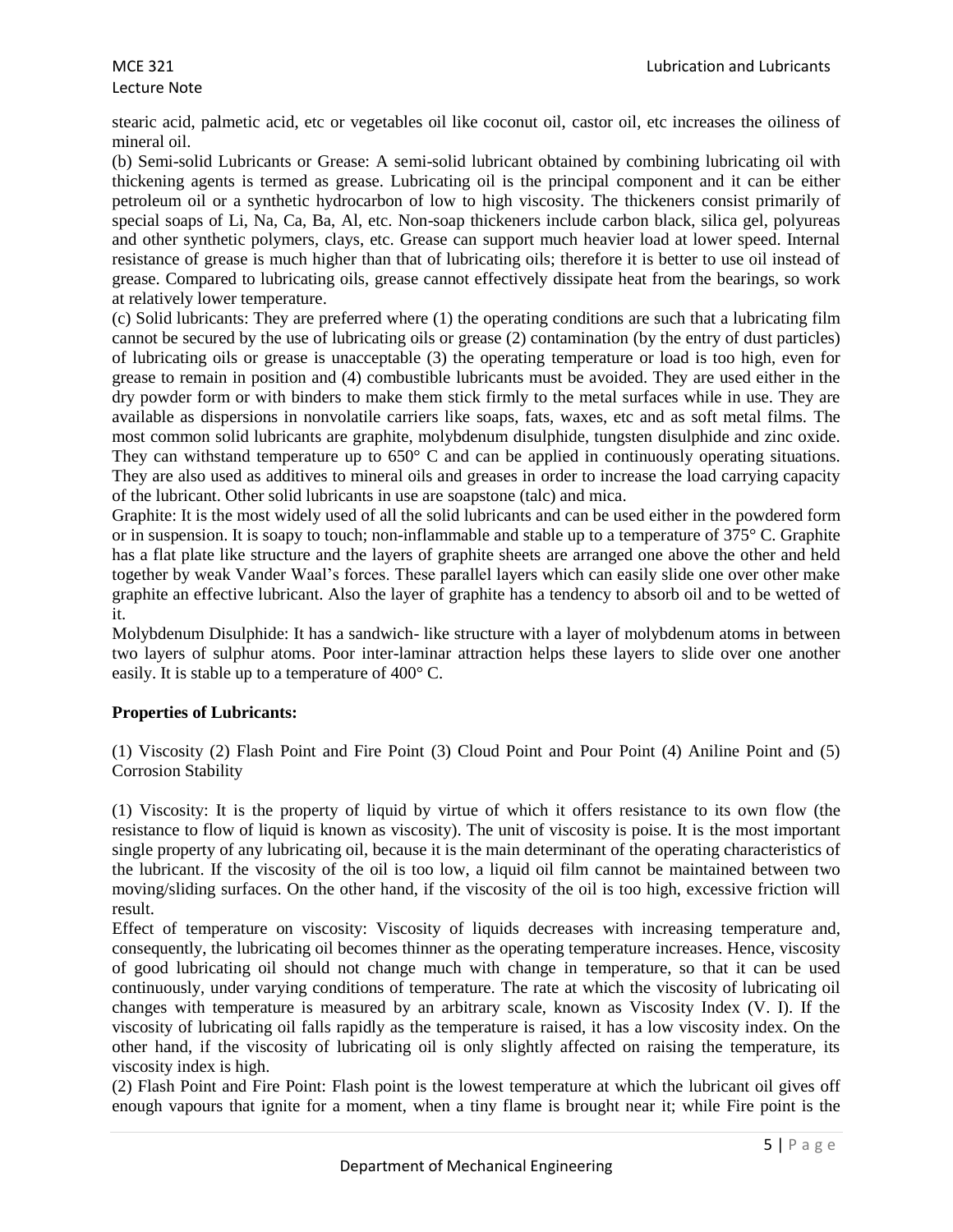lowest temperature at which the vapours of the lubricant oil burn continuously for at least five seconds, when a tiny flame is brought near it. In most cases, the fire points are  $5^{\circ}$  C to  $40^{\circ}$  C higher than the flash points. The flash and fire do not have any bearing with lubricating property of the oil, but these are important when oil is exposed to high temperature service. A good lubricant should have flash point at least above the temperature at which it is to be used. This safeguards against risk if fire, during the use of lubricant.

(3) Cloud Point and Pour Point: When the lubricant oil is cooled slowly, the temperature at which it becomes cloudy or hazy in appearance, is called its cloud point; while the temperature at which the lubricant oil cease to flow or pour, is called its pour point. Cloud and pour points indicate the suitability of lubricant oil in cold conditions. Lubricant oil used in a machine working at low temperatures should possess low pour point; otherwise solidification of lubricant oil will cause jamming of machine. It has been found that presence of waxes in the lubricant oil raise pour point.

(4) Aniline Point: Aniline point of the lubricant oil is defined as the minimum equilibrium solution temperature for equal volumes of aniline and lubricant oil samples. It gives an indication of the possible deterioration of the lubricant oil in contact with rubber sealing; packing, etc. Aromatic hydrocarbons have a tendency to dissolve natural rubber and certain types of synthetic rubbers. Consequently, low aromatic content in the lubricant oil is desirable. A higher aniline point means a higher percentage of paraffinic hydrocarbons and hence, a lower percentage of aromatic hydrocarbons. Aniline point is determined by mixing mechanically equal volumes of the lubricant oil samples and aniline in a test tube. The mixture is heated, till homogenous solution is obtained. Then, the tube is allowed to cool at a controlled rate. The temperature at which the two phases (the lubricant oil and aniline) separate out is recorded at the aniline point.

(5) Corrosion Stability: Corrosion stability of the lubricant oil is estimated by carrying out corrosion test. A polished copper strip is placed in the lubricant oil for a specified time at a particular temperature. After the stipulated time, the strip is taken out and examined for corrosion effects. If the copper strip has tarnished, it shows that the lubricant oil contains any chemically active substances which cause the corrosion of the copper strip. Good lubricating oil should not affect the copper strip. To retard corrosion effects of the lubricant oil, certain inhibitors are added to them. Commonly used inhibitors are organic compounds containing P, As, Cr, Bi or Pb.

# **Essential requirements or characteristics of a good lubricant** are as follows:

[1] It should have a high viscosity index.

[2] It should have flash and fire points higher than the operating temperature of the machine.

[3] It should have high oiliness.

[4] The cloud and pour points of a good lubricant should always be lower than the operating temperature of the machine.

[5] The volatility of the lubricating oil should be low.

[6] It should deposit least amount of carbon during use.

- [7] It should have higher aniline point.
- [8] It should possess a higher resistance towards oxidation and corrosion.
- [9] It should have good detergent quality.

# **Additives**

The additive content in lubricating oils ranges from just a few parts per million to several percentage points and, depending on the function that these products have to carry out, they may be classed as:

*•* Substances intended to improve the intrinsic characteristics of the base oils (viscosity index modifiers and pour point improvers).

• Lubricant protective substances (antioxidants).

• Substances giving new properties and protecting the metal surfaces of engines (detergents, dispersants, friction modifiers, anti-wear/Extreme Pressure (EP) additives, rust and corrosion inhibitors). The additives added to improve lubricating oils include;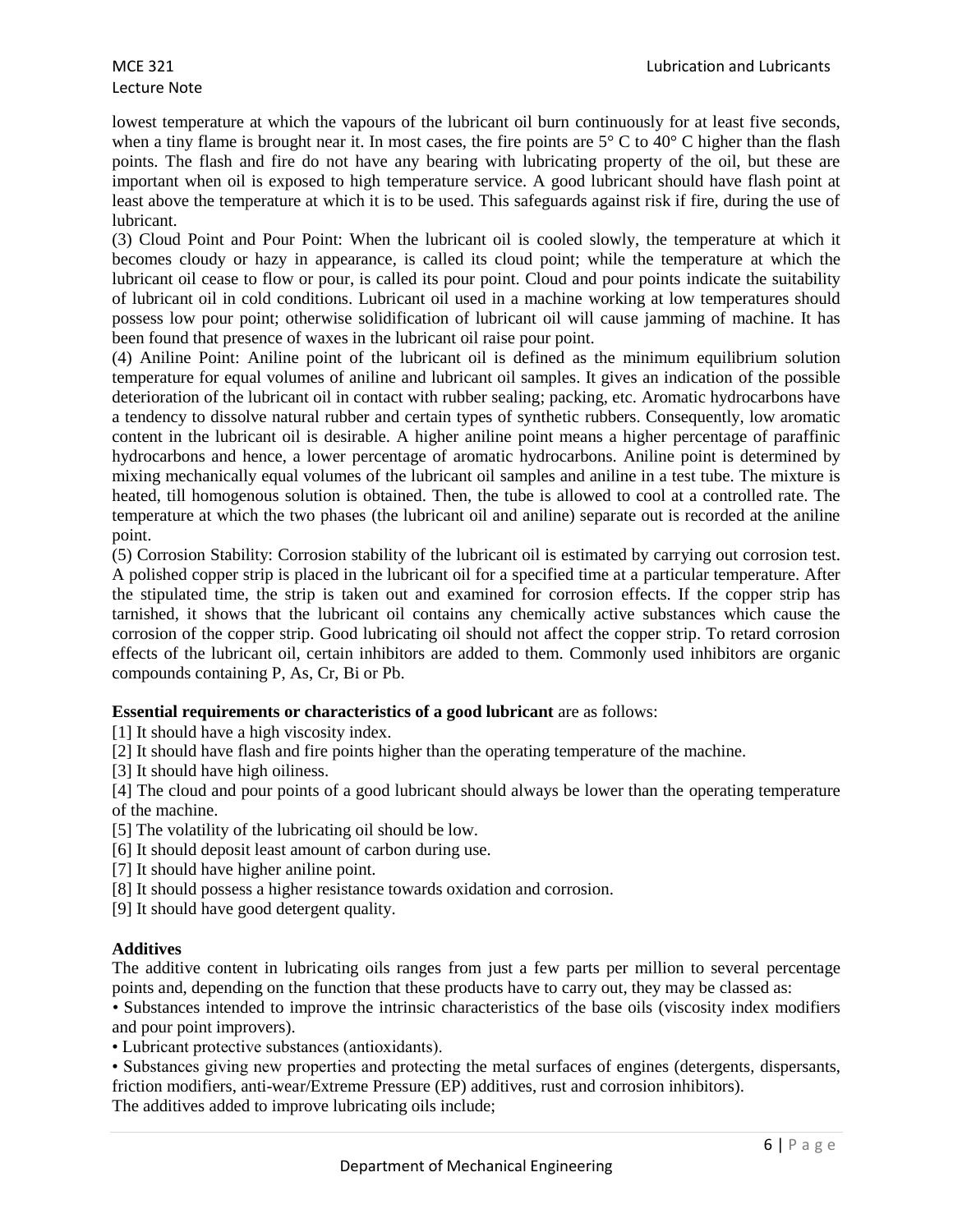# **Viscosity index modifiers**

Viscosity is the main physical property of a lubricant and is a measure of the intermolecular interactions of the oil and hence of the resistance to flow. As temperature increases the viscosity of the lubricant tends to diminish also causing a decrease in the thickness of the lubricating film between parts in relative motion. Viscosity Index Improvers (VII), or Viscosity Modifiers (VM) influence the viscositytemperature trend, slowing down the diminution in viscosity as temperature increases thanks to the conformation variations that their structure undergoes as a result of the temperature.

VIIs are polymers with a variable molecular weight belonging to the following main categories:

• Hydrogenated ethylene-propylene copolymers (also called OCP, Olefin Co-Polymers).

• Hydrogenated polyisoprenes which may be linear, partly branched or star-shaped.

• Polymetacrylates (PMA) of long-chain alcohols variable from C12 to C18, linear and/or partly branched.

• Hydrogenated styrene-isoprene copolymers, which may be linear, partly branched or star-shaped.

• Polyisobutenes (PIB).

At a low temperature, these polymers have a closely-knit structure which minimizes interactions with the lubricant base; as temperature increases, the polymer increases its interactions with the base, extending its chains and expanding, countering the decrease in viscosity of the base. In the production of VMs, control of the molecular weight and its distribution represents a critical element as these parameters regulate two important characteristics of the polymer, i.e. its thickening power and its mechanical shear stability.

#### **Pour point improvers**

These additives (Pour Point Depressants, PPD) improve the pour-point characteristics of the lubricant at a low temperature. The main types of these are polymethacrylates, ethylene-vinyl acetate copolymers and polyfumarates.

The effect of PPDs depends largely on the characteristics of the bases used and on their concentration. Normally, the action of these additives is more effective compared to fluid bases (SN 80, SN 150). Each class of PPD has a limit to its effectiveness; above a certain percentage the effect on the pour point ceases (and in certain cases it could worsen) and the thickening effect starts to make itself felt. The typical treatment percentages vary between 0.1 and 1%.

# **Antioxidants**

Oxidation is the result of the interaction of the components of the lubricant with oxygen at the working temperatures of the engine. It is the chief cause of the degradation of oil and leads to the formation of acid species which gradually increase in molecular weight, giving rise to dirt and sludges which lead to an increase in the viscosity of the lubricant and form deposits in the cold areas of the engine. The oxidative degradation of the lubricant occurs due to a complex series of radical chain reactions, which can be acted upon by special antioxidant additives or oxidation inhibitors. These additives on the one hand interrupt the chemical reactions responsible for the processes mentioned, and on the other hand decompose the first degradation products preventing any further evolution towards more harmful species.

The main types of this class of substances are: alkylated aromatic amines, sterically hindered phenols, zinc dialkyl dithiophosphates, and derivatives of dialkyl dithiocarbamic acid. The amines and the hindered phenols act as radical scavengers, transforming the reactive peroxides into inactive species. The zinc dithiophosphates, apart from acting with these mechanisms, decompose the hydroperoxides (ROOH) heterolithically and deactivate them.

# **Detergents and dispersants**

These are two of the most important categories of additives to engine oils and their function is to keep the engine clean. This aim is pursued by trying to reduce the formation of deposits and to keep the insoluble substances produced by them in suspension, hindering their further aggregation and adhesion to the hot/cold metal surfaces.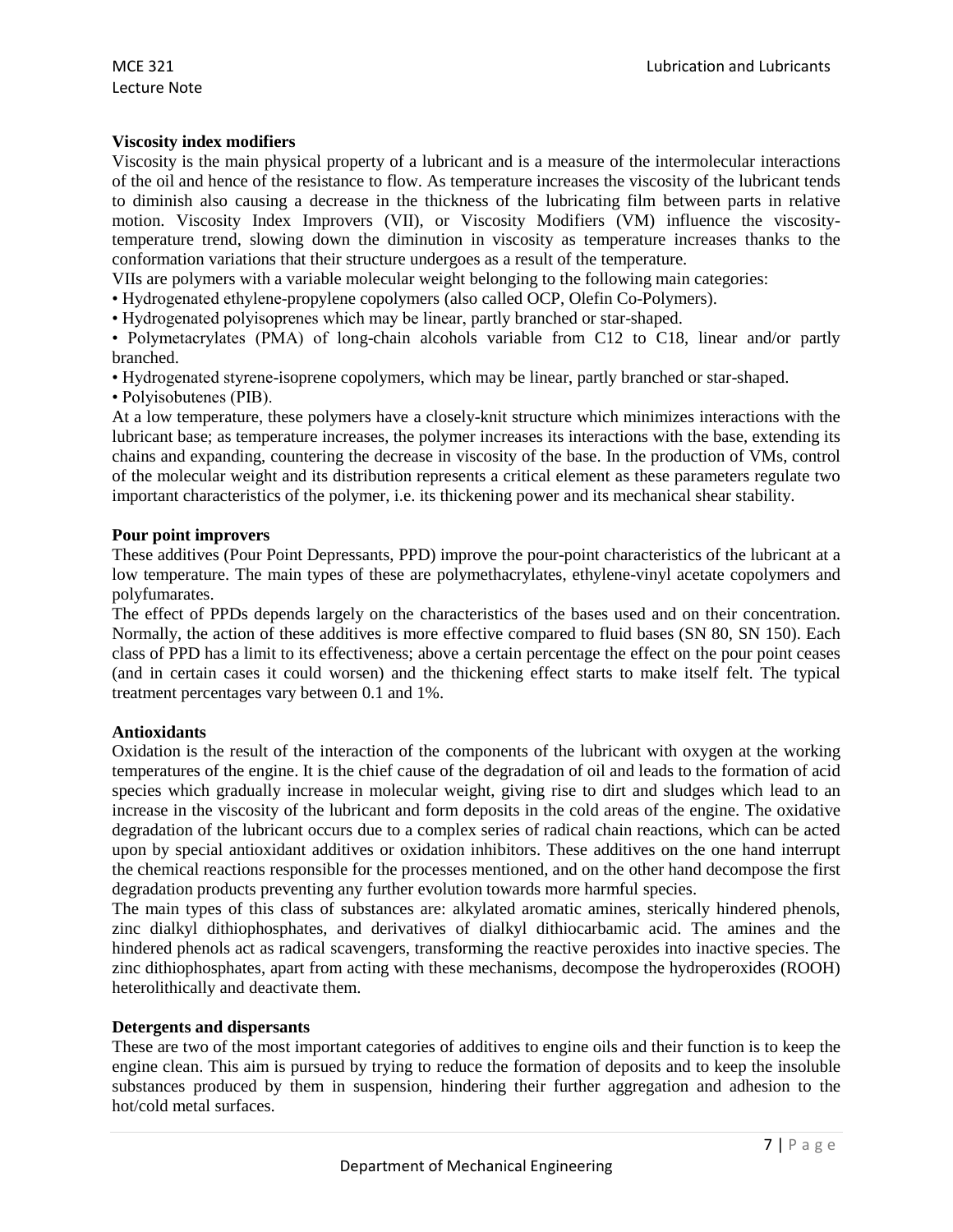**Metallic detergents:** These serve to neutralize the acid products of combustion (organic acids and sulphur oxides), to reduce sludges and deposits on the pistons and to prevent problems for the piston rings under severe temperature conditions. Generally, they consist of colloidal dispersions in carbonaceous lubricant bases of alkaline or alkaline-earth metals, stabilized by an adsorbed layer of surfactant molecules. The carbonaceous nucleus, typically amorphous, represents the base reserve necessary to neutralize the acid compounds, whereas the surfactant layer consists of oleophilous chain acid salts (soap) long enough to ensure the stability of the colloid. The main chemical classes of metal detergents usually employed are: sulphonates, sulphophenates and salicylates. The value of the basicity number (BN) determines the neutralizing capacities of the additive while the soap content determines its effective detergent action.

Detergents are classified as neutral (BN 25) or supra basic (BN 25) according to their neutralizing ability. For heavy-duty vehicles, detergents having a base of alkaline-earth metals are used, above all those with a calcium base.

**Dispersants:** These additives are fundamental for purposes of performance as they control the state of aggregation of sludge and, in diesel engines, of soot; in the lubricant they account for more than 50% of the quantity of additives.

Dispersants, too, consist of amphiphilic molecules in which the lipophilic portion usually consists of polyolefinic chains (generally polyisobutene) with a molecular weight that varies between 700 and 3,000, while the polar group is, in general, the derivative of a polyamine or of a polyol. The bond between these two parts of the final molecule is obtained by means of different chemical reactions. The most important classes of dispersants are: succinimides, succinic esters, alkylphenolamine (Mannich bases), and polymeric dispersants. Of them all, the succinimides are probably the most important class and the one produced in the largest volumes. They are prepared in two stages: the first consists of functionalizing the chain of an alkyl oligomer (polyolefin, preferably polyisobutene) with maleic anhydride to produce a polyisobutylene succinanhydride (PIBSA), while in the second stage the PIBSA is converted into the final polyisobutylene succinimide (PIBSI) causing it to react with an N-amino-polyalkylamine (for example hexaethylene hepta-amine, HEHA; tetraethylene penta-amine, TEPA, etc.).

The succinic esters used as dispersants for lubricants for motor transport vehicles are products formed by esterifying a succinic derivative of a polyolefin (analogous to those used for succinimides) with mono- or poly-alcohols (for example pentaerythritol), so as to produce dispersants having molecular weights in general of the same order of magnitude as those of succinimides. Alkylphenolamines are polyisobutylenic phenols (or polyalkyl-substitutes) made to react with polyalkyleneamine by means of formaldehyde, through the Mannich reaction.

# **Friction modifiers**

Lecture Note

These additives are chemical species able to influence the friction coefficient under boundary lubrication conditions. They may consist of very long amphiphilic organic molecules or of metal-organic compounds (generally with a molybdenum base). The reduction of the friction coefficient of the surfaces takes place by means of the formation of an extremely smooth film of molecules over them.

# **Anti-wear/EP additives**

These are additives mainly used for reducing wear under boundary lubrication conditions. Under conditions of medium-to-high or extreme pressure (EP), they react with the metal surfaces forming protective tribo-chemical layers. In engine oils, they perform essentially anti-wear functions. The EP role, which is marginal, is left to metal detergents. The main class of anti-wear additives consists of zinc dialkyl dithiophosphates, whose introduction coincided with the start of the technology of using additives in lubricants. There are also wear-prevention additives with a molybdenum base (dialkyl dithiophosphates, dithiocarbamates), organic compounds and metal detergents.

Widespread use is made of EP additives in transmission oils. Among these, the main ones are: with sulphur (anti-wear/EP), sulphur-phosphorus compounds (anti-wear/EP), chlorinated paraffins (EP). The anti-wear additive, in fact, acts as such because, by breaking down at the metal-metal contact